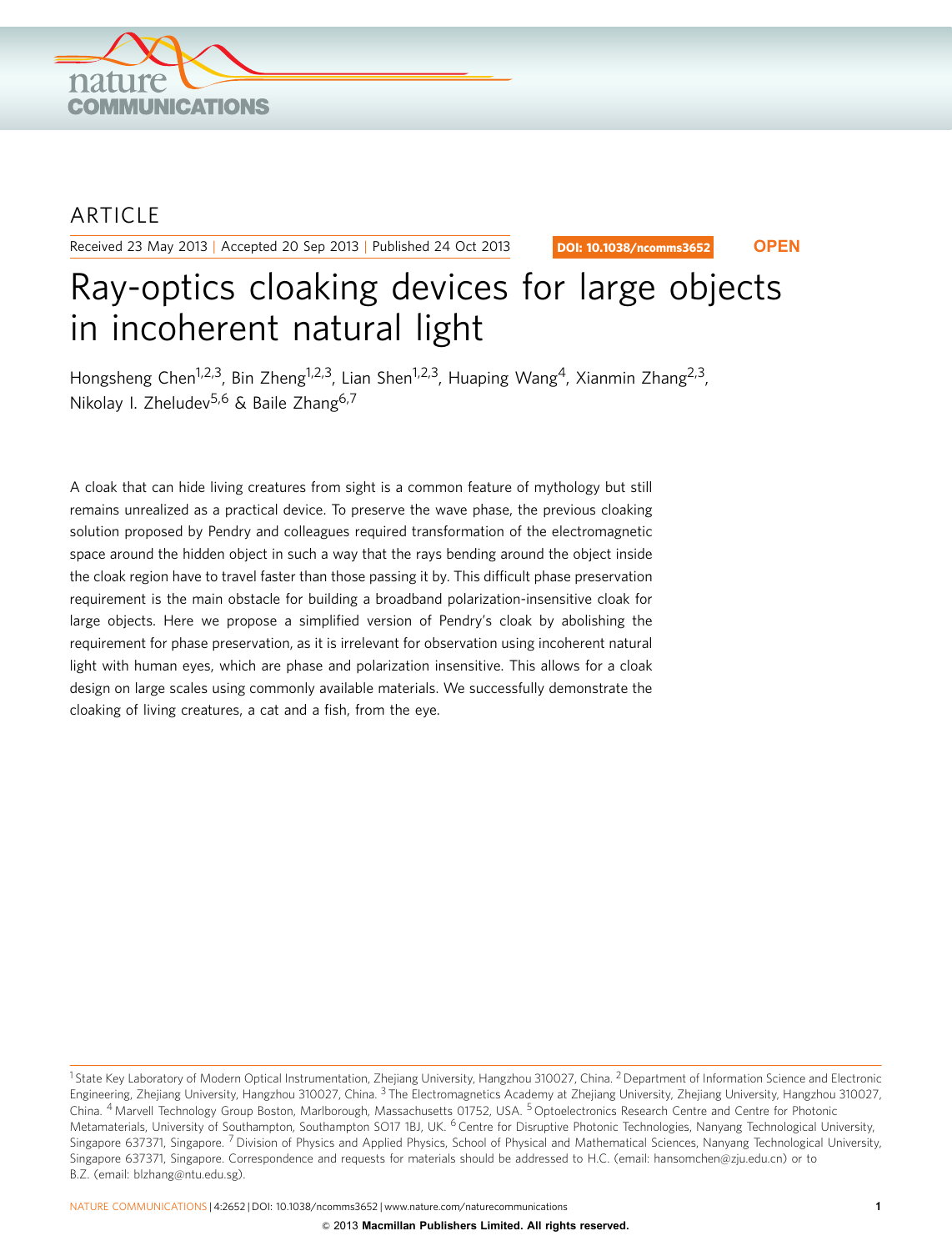<span id="page-1-0"></span>nvisibility cloaking<sup>1-18</sup> was almost inconceivable until the ingenious theory of macroscopic invisibility cloaking was proposed based on transformation optics principles<sup>2,3</sup>.<br>Because of the tremendous difficulty in pract nvisibility cloaking $1-18$  was almost inconceivable until the ingenious theory of macroscopic invisibility cloaking was proposed based on transformation optics principles<sup>2,3</sup>. various approximations $4-6,19$  were generally made to simplify the complexity of a perfect cloak. For example, non-magnetic optical cloaking was proposed by embedding metal nanowires in a dielectric material<sup>[5](#page-5-0)</sup>. With these approximations, cloaks that could hide objects roughly one wavelength large (an optical wavelength equates to the scale of single-celled organisms) have been experimentally demonstrated in both the microwave $4,7,10$  and optical spectrum<sup>[8,9,11](#page-5-0)</sup>. Successful attempts have also been made to allow the cloaking technology to be used at much larger scales. The naturally anisotropic crystal of calcite has been used to realize invisibility at the scale of millimetres $12,13$  for specifically polarized visible light in an environment of optical immersion oil. Developing a method of natural light cloaking in a natural environment at a scale sufficiently large for living creatures is a very challenging task. Recently, a significant step in this direction was reported: a microwave unidirectional cloak for a polarized wave in air successfully hid a freestanding object along a single direction with almost ideal performance; the object was approximately 10 wavelengths in length<sup>18</sup>. However, making a large-scale living creature invisible to the human eye has not yet been possible.

In fact, all these difficulties in implementation stem from the need to bend light around the hidden object while preserving its phase. Indeed, the rays that go around the hidden object have longer physical paths. To preserve the phase, they need to travel much faster than other rays passing by the cloaking device, which subsequently leads to superluminal phase propagation and extreme material parameters<sup>[3,4,20](#page-5-0)</sup>. The requirement of phase

preservation is necessary at microwave frequencies because the phase of microwaves can be easily detected with an antenna. However, the premise of preserving the phase of light in a natural light optical cloaking device lacks rationale. Indeed, natural light is essentially randomly polarized and incoherent, and its phase is not well defined. Living creatures cannot sense the phase of light, and most of them, like humans, are largely insensitive to polarization. Therefore, abandoning the requirement of phase preservation for natural light cloaking makes it possible to hide large-scale living creatures.

Here we demonstrate that by abandoning the phase preservation requirement, it is possible to create invisibility cloaking for natural light at multiple observation angles (see Supplementary Movies 1 and 2 documenting the real-life cloaking performance). Such a cloaking device operates within the ray-optics approximation. It will disregard the fine effects of interference seen in wave optics but will offer good performance for hiding macroscopic objects much larger than the wavelength of light. Recent theoretical developments in cloaking using non-Euclidean transformation<sup>[21,22](#page-5-0)</sup> have provided an alternative method of abolishing phase preservation by incorporating anisotropic materials. Our experimental demonstration with only isotropic materials and incoherent light can serve as the first simplified test of a non-phase-preservation cloak. Compared with the previous unidirectional cloak design $18,19$ , our method can be easily extended in multiple directions for arbitrary polarization over a broad range of optical frequencies, and therefore can significantly simplify the construction of a cloak in many real applications in which only a certain number of detectors or observers are involved. Using widely available optical glass, we constructed polarization-insensitive cloaks that were able to hide a fish in a fish tank and a cat in an ambient air environment.



Figure 1 | Principle of natural light cloaking. Horizontal rays are incident from left to right. The red dotted vertical lines represent wavefronts when illumination is coherent. The central hidden region is marked in yellow. (a) The virtual space with straight Cartesian coordinates is filled with an isotropic background medium (marked in light blue) with a relative permeability of  $\mu_b = 1$  and a relative permittivity of  $\epsilon_b$ . The square in the virtual space is divided into four triangular sections and then transformed to the physical space by applying a homogeneous transformation in the local coordinates of each triangular section. (b) A perfect square cloak is designed by applying a coordinate transformation to open a square 'hole' at the centre. The wave has to propagate with infinite phase velocity in the singular anisotropic region (marked in green). (c) A four-directional square cloak with incident rays propagating horizontally. Wavefronts are perpendicular to the rays. (d) The hexagon in the virtual space is divided into six triangular sections and then transformed to the physical space by applying a homogeneous transformation in the local coordinates of each triangular section. (e) A perfect hexagonal cloak designed from coordinate transformation. (f) A six-directional hexagonal cloak with incident rays propagating horizontally. Wavefronts are perpendicular to the rays. In **b** and  $e$ , the cloaks require extreme and anisotropic material parameters. In c and  $f$ , the cloaks can be greatly simplified with isotropic materials while the invisibility performance is maintained in multiple directions.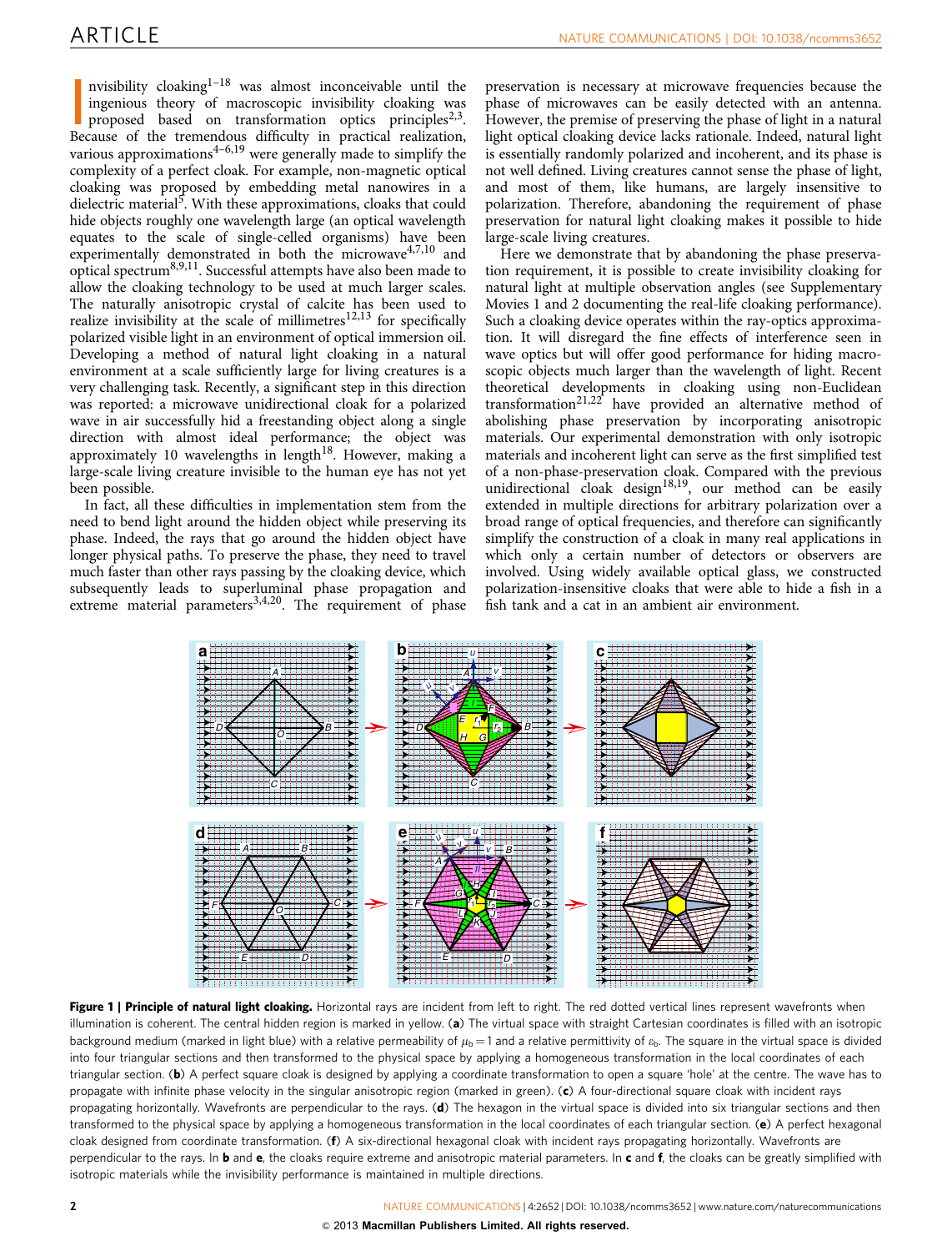### <span id="page-2-0"></span>Results

Design of a four-directional ray-optics square cloak. We start with an analysis on how to simplify a perfect cloaking device designed by the transformation optics approach proposed by Pendry *et al.*<sup>[3](#page-5-0)</sup> For comparison, we first analyse the case in which phase preservation is maintained, and later, we will abolish the phase preservation requirement. Consider a square cloaking device with a square 'hole' at the centre opened from coordinate transformation, as shown in [Fig. 1a,b](#page-1-0), in which horizontal rays propagate from left to right with their phase, or wavefronts, indicated with red dotted lines. In [Fig. 1a,](#page-1-0) the virtual space with straight Cartesian coordinates represents an isotropic background medium with a relative permeability of  $\mu_b = 1$  and a relative permittivity of  $\varepsilon_{b}$ . As the first step of simplification, an affine coordinate transformation is used to design the cloak such that the continuous inhomogeneity in the previous cloaking devices  $3,4$ can be avoided. Under this homogeneous coordinate transformation, the triangles OAB, OBC, OCD and ODA in the virtual space [\(Fig. 1a](#page-1-0)) are transformed to triangles FAB, GBC, HCD and EDA in the physical space ([Fig. 1b](#page-1-0)), respectively. The lines AO, BO, CO and DO in the virtual space ([Fig. 1a\)](#page-1-0) are transformed to triangles AEF, BFG, CGH and DHE in the physical space [\(Fig. 1b](#page-1-0)), respectively. According to the principle of transformation optics<sup>2,3</sup>, the resultant square cloak with an inner radius of  $r_1$ and outer radius of  $r_2$  can be formed with two homogeneous and anisotropic materials, with their constitutive parameters expressed in their local coordinates as follows:  $\frac{e_u'}{e_b} = \frac{\mu_u'}{\mu_b} = 0$ ,  $\frac{e_v'}{e_b} = \frac{\mu_v'}{\mu_b} = \infty$ ,  $\frac{e_u'}{e_b} = \frac{\mu_w'}{\mu_b} = 0$  (for material *I*, marked in green in [Fig. 1b](#page-1-0)), and  $\frac{e_u^u}{e_b} = \frac{\mu_u^u}{\mu_b} = 1/\kappa$ ,  $\frac{e_v^u}{e_b} = \frac{\mu_v^u}{\mu_b} = \kappa$ ,  $\frac{e_u^u}{e_b} = \frac{\mu_u^u}{\mu_b} = \kappa$  (for material *II*, marked in pink in [Fig. 1b](#page-1-0)), where  $\kappa = r_2 \cos(\pi/4)/[r_2 \cos(\pi/4)-r_1]$ . Compared with the previous cloak prototypes with inhomogeneous and anisotropic extreme material parameters<sup>3,4</sup>, the square cloak is simplified to one with only two homogeneous materials.

However, the most challenging limitation for practical construction still remains in the regions marked in green in [Fig. 1b,](#page-1-0) the wave needs to propagate with infinite phase velocity, which can be achieved only at a single frequency. Moreover, the extreme anisotropy, as derived in expressions of constitutive parameters in material I, requires the phase and ray to propagate perpendicularly to each other, which is practically difficult. To bypass this limitation of infinite phase velocity, in the second step of simplification, we consider only the rays propagating horizontally and rearrange their phase propagation in an attempt to reduce the complexity of practical construction. As a simple exercise, we rotate the phase lines to make them perpendicular to the ray lines and thus make the materials isotropic everywhere. After this simplification, the optical space perceived by the horizontal rays becomes the one in [Fig. 1c](#page-1-0). This optical space has inherited the invisibility performance from the original transformed cloak for horizontal rays. As a result, the cloak can be constructed without the need for metamaterials, using only isotropic and non-singular mediums. The requirement for infinite phase velocity is therefore removed. Because of its fourfold rotational symmetry, this simplified cloak can work for four different incident directions with arbitrary polarization.

By selecting commonly available materials to fix the geometry, we can choose  $r_1:r_2=1:2.2$ , and subsequently,  $\varepsilon_b:\varepsilon_1:\varepsilon_2 =$  $1.33<sup>2</sup>:1.83<sup>2</sup>:1$ . Here we have set the permeability in all regions equal to one and have rescaled the permittivities accordingly to keep the ray trajectories unchanged<sup>4,5,12,13</sup>. The resultant impedance mismatch will cause a slight reflection at the interfaces, which can be suppressed by practical antireflection techniques and thus is not considered here. Therefore, the cloak

can be implemented with glass ( $\varepsilon_1$  = 1.83<sup>2</sup>) and air ( $\varepsilon_2$  = 1) with a background of water  $(\varepsilon_b = 1.33^2)$ .

The above example demonstrates the possibility of simplifying a perfect cloaking device using isotropic materials. However, because the phase preservation is still maintained, superluminal phase propagation is still required in the design unless the ambient medium possesses a refractive index higher than unity (such as water). Therefore, first, to achieve a broadband cloaking device in an air environment, we have to abolish the phase preservation requirement. Second, extending the cloaking performance in more directions (for example, six directions) using isotropic materials is almost impossible if phase preservation is required. In what follows, we will explore a more complex hexagonal cloak to demonstrate cloaking without phase preservation in ambient water and air.

Design of a six-directional ray-optics hexagonal cloak. Consider a perfect, phase-preserving omnidirectional hexagonal cloak designed by an affine coordinate transformation from the virtual space ([Fig. 1d\)](#page-1-0) to the physical space [\(Fig. 1e](#page-1-0)). The triangles OAB,



Figure 2 | Experimental fabrication and set-up of the aquatic ray cloak. (a) Ray diagram of light passing through the cloak in an aquatic environment. The background and the region in the centre (both are marked in light blue) contain water ( $n<sub>b</sub> = 1.33$ ). The region marked in white is air ( $n_2$  = 1). The region in dark blue is glass ( $n_1$  = 1.78) with an angle  $\alpha$  = 13°. The plot on the right shows the optical path length of the rays travelling through the cloak and those travelling straight in water (used as a reference). (b) Experimental set-up in a fish tank. The cloak is constructed with six pieces of glass with  $n_1 = 1.78$  (indicated in dark blue) enclosed in a hollow hexagonal container made of transparent glass.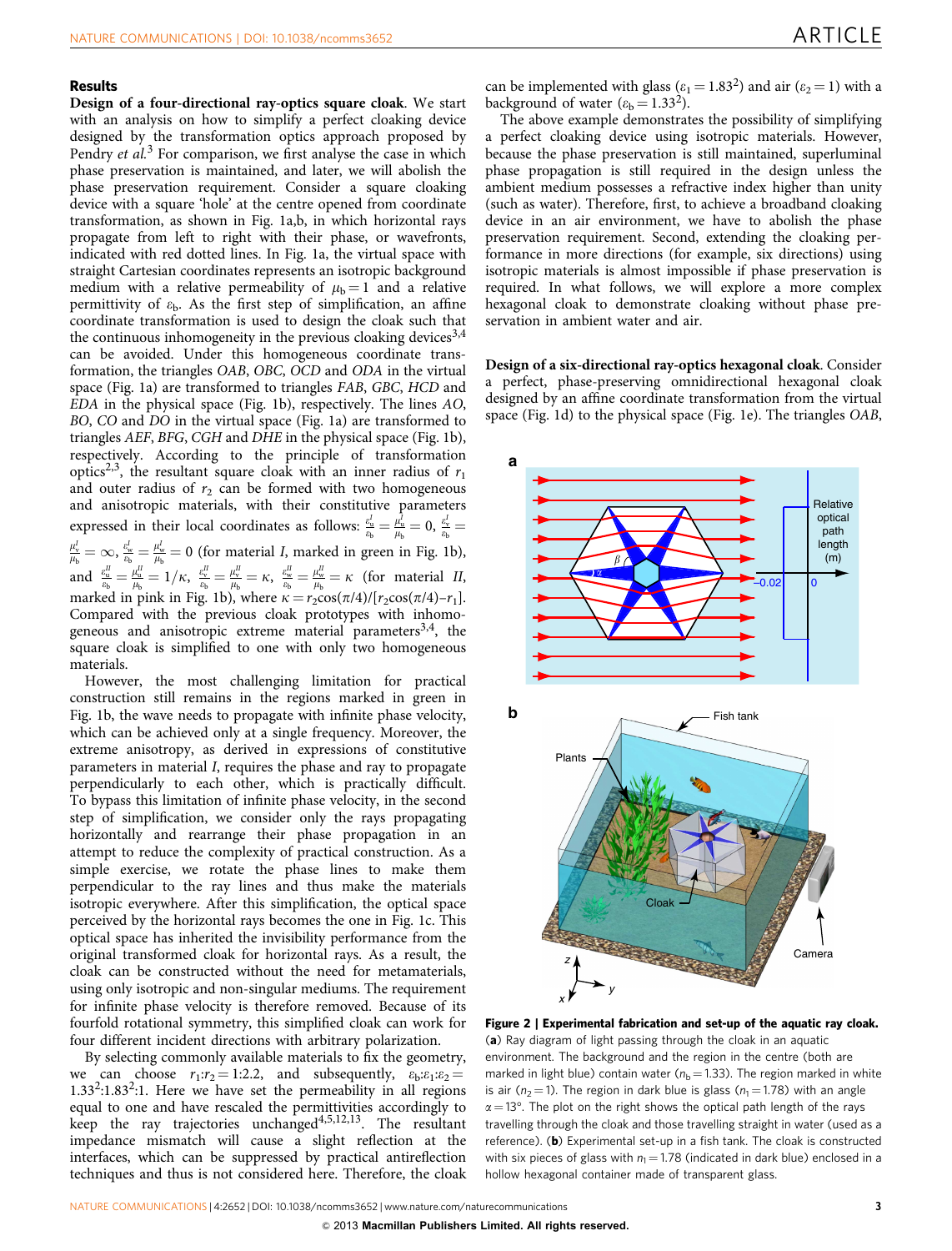<span id="page-3-0"></span>OBC, OCD, ODE, OEF and OFA in the virtual space [\(Fig. 1d](#page-1-0)) are transformed to triangles HAB, IBC, JCD, KDE, LEF and GFA in the physical space ([Fig. 1e](#page-1-0)), respectively, and the lines AO, BO, CO, DO, EO and FO in the virtual space ([Fig. 1d\)](#page-1-0) are transformed to triangles AGH, BHI, CIJ, DJK, EKL and FLG in the physical space [\(Fig. 1e\)](#page-1-0), respectively. Therefore, similar to the perfect square cloak in [Fig. 1b](#page-1-0), a perfect hexagonal cloak with an inner radius of  $r_1$  and outer radius of  $r_2$  in [Fig. 1e](#page-1-0) can be formed with two homogeneous and anisotropic materials whose constitutive parameters have the same expressions as the perfect square cloak, given that  $\kappa = r_2\cos(\pi/6)/[r_2\cos(\pi/6)-r_1]$  in the case of the hexagonal cloak. The perfect hexagonal cloak [\(Fig. 1e](#page-1-0)) with extreme and anisotropic material parameters also requires the wave to propagate with infinite phase velocity and thus can be constructed using metamaterials only. To simply the construction, we can rotate the phase lines to rearrange the phase propagation and make all regions isotropic. Here when abolishing the phase preservation requirement, we still expect the transmitted rays to return to their original trajectories, whereas both the ray path and phase can be changed inside the cloak. We particularly choose the background to be water ( $\varepsilon_b$  = 1.33<sup>2</sup>) as the same to the previous simplified square cloak. In [Fig. 1f,](#page-1-0) we choose  $r_1:r_2 = 1:5.26$ , and the required permittivities for the simplified hexagonal cloak are  $\varepsilon_b:\varepsilon_1:\varepsilon_2 = 1.33^2:1.78^2:1.$  Again, the reflection at the interfaces between different regions is ignored. [Figure 1f](#page-1-0) shows that the phase rearrangement causes wavefront dislocations in the simplified cloak. However, as will be demonstrated in the following sections, distortions caused by phase dislocations can be disregarded in experimental observations in incoherent natural light.

Experimental characterization of the aquatic cloak. Using the simplified sixfold cloaking design, we first construct a cloak hiding a fish in an aquatic environment using widely available optical glass. The cloak is constructed with six isosceles triangles of air with a refractive index of  $n_2 = 1$  and six isosceles triangles of glass with a refractive index of  $n_1 = 1.78$ , as shown in [Fig. 2a](#page-2-0). The angle at the apex of the isosceles triangle of glass is  $\alpha = 13^{\circ}$ , and the angle at the apex of the isosceles triangle of air is  $\beta\!=\!\alpha\!+\!60^{\circ}$ . The central hexagon area is the hidden region. The cloak has an outer radius of  $r_2 = 60$  mm, an inner radius of  $r_1 = 11.4$  mm and a height of  $h = 50$  mm. Analytical calculations show that the optical path length of the rays travelling through the cloak is 0.02 m shorter than the optical path length of those passing by the cloak. [Figure 2b](#page-2-0) shows the experimental set-up in which a cloak is immersed in a fish tank filled with water with a refractive index of  $n<sub>b</sub> = 1.33$ ; the tank serves as a living environment for a goldfish. In the cloak fabrication, the outer shell of the cloak is constructed by gluing together thin glass pieces (with a thickness of 2 mm), a technique that is used to separate the background medium from the air space inside the cloak. Some green grass behind the cloak is used as background scenery to verify the performance of the cloak, and also to provide oxygen for the fish. A camera placed in front of the tank records the dynamic scene from the front observation angle.

Figure 3a–d shows the dynamic process of the goldfish swimming from inside the cloak to the external aquatic environment. When swimming inside the cloak, the goldfish becomes invisible and does not block the scene of green plants behind the cloak. The edges of the transparent container are still visible because of some glue residue left at the edges of this homemade container. This cloak works for six different incident directions.

Experimental characterization of the terrestrial cloak. Now we proceed to extend the simplified cloak from the aquatic



Figure 3 | Experimental observation of fish in the aquatic ray cloak. Dynamic monitoring of a fish swimming through the aquatic ray cloak. The outline of the invisible fish body is indicated by dotted lines. (a) The main fish body inside the cloak is invisible; only the tail outside of the cloak is visible. (b) Only the fish head outside of the cloak is visible. (c) The main body of the fish comes out of the cloak and thus becomes visible. (d) The whole fish has come out of the cloak.



Figure 4 | Experimental fabrication and set-up of the terrestrial ray cloak. (a) Ray diagram of light passing through the cloak in a terrestrial environment. The region in dark blue is glass ( $n_1$  = 1.78). The other regions marked in white are air ( $n<sub>b</sub> = 1$ ). The angles of the pieces of glass are  $\alpha$  = 36.5° and  $\beta$  = 60°. The cloak is 0.3 m long, 0.26 m wide and 0.07 m high. The plot on the right shows the optical path length of the rays travelling through the cloak and those travelling straight in air (used as a reference). (b) Experimental set-up to test the cloaking performance. An office projector projects a movie through the cloak onto the screen behind the cloak. A camera (not shown here) placed behind the screen records the movie on the screen. A live cat is sitting inside the cloak.

environment to a terrestrial one with air as the ambient medium. We could put prisms around the cloak designed in [Fig. 1c](#page-1-0) to construct a four-directional cloak in air. However, for simplicity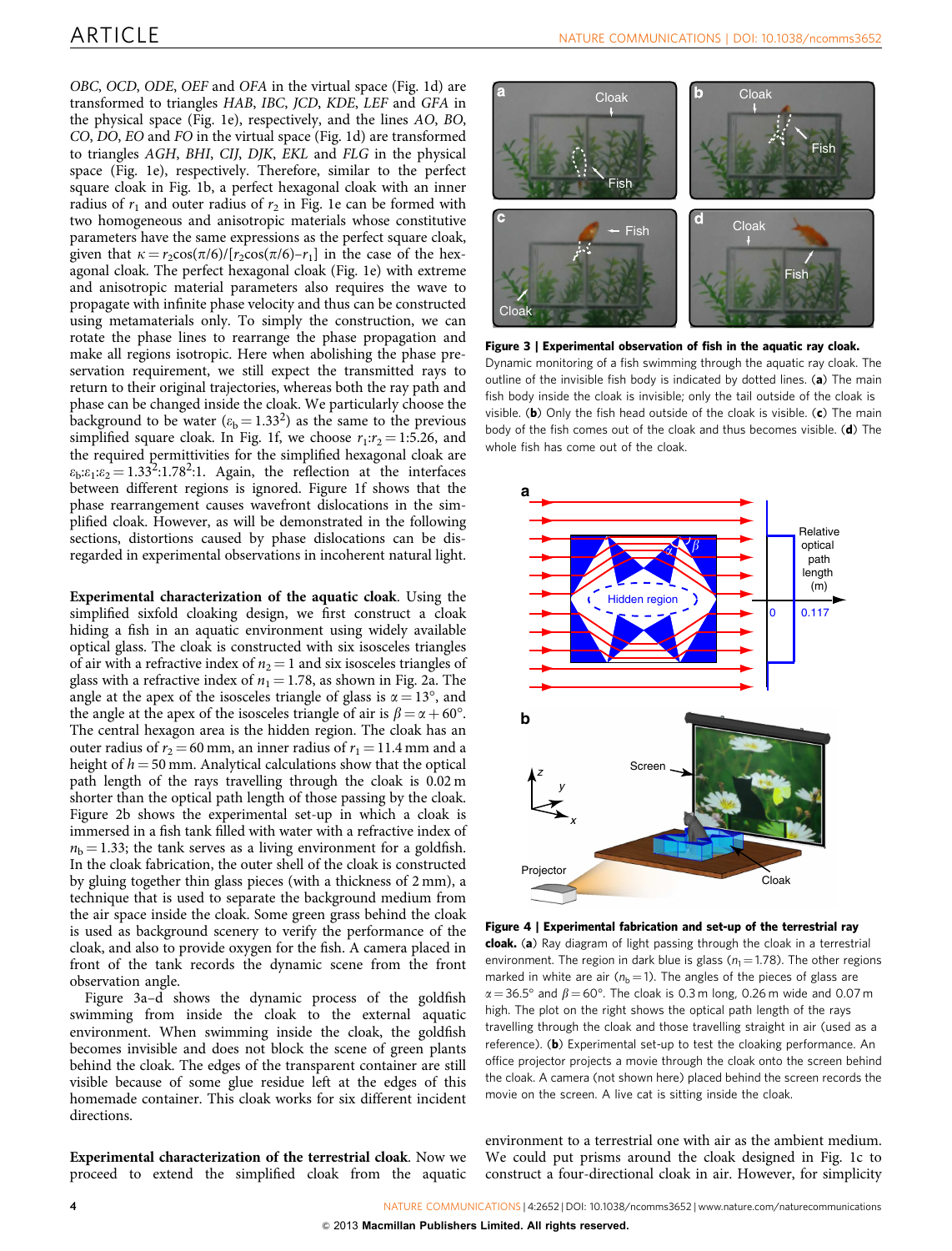of demonstration, we construct a unidirectional cloak instead that can hide terrestrial creatures from forward and backward observation angles. We use a cat as the terrestrial creature in the experiment.

The cloak is constructed with four isosceles triangles and four right-angle triangles of the same glass material with a permittivity of  $\varepsilon_1 = 1.78^2$ . As only one direction is important, the original left and right isosceles triangles in the model of [Fig. 1f](#page-1-0) are removed. The other regions are just air. When light propagates along the horizontal direction, the cloak can guide the light around the central hidden region and return them to the original paths at the other side of the cloak. The cloak designed for the terrestrial creatures is 0.07 m high, 0.3 m long and 0.26 m wide. The width of



Figure 5 | Experimental observation of a cat in the terrestrial ray cloak.  $(a-c)$  The images displayed on the screen when  $(a)$  only the cloak is present,  $(b)$  a live cat is stepping into the cloak and  $(c)$  the main body of the cat has settled inside the cloak. The outline of the invisible body of the cat is indicated by dotted lines. During the whole process, the butterfly in the background scenery is moving.

the hidden area is approximately  $w = 0.126$  m. [Figure 4a](#page-3-0) shows the ray tracing of the light incident onto the cloak and the optical path length of the rays transmitted from one side to the other side. The rays going through the cloak have travelled a longer optical path length than those passing by the cloak.

To decisively demonstrate the capability of this cloaking strategy to hide creatures, especially with a dynamic background under natural light illumination, we use an office projector equipped with an incandescent bulb to project dynamic field scenery through the cloak [\(Fig. 4b\)](#page-3-0). The light emitted from the incandescent bulb has very similar characteristics to natural light in terms of random polarization, incoherence and a continuous visible spectrum. A screen behind the cloak is used to display the projected image. Video recordings illustrating the cloak performance can be found in Supplementary Movies 1 and 2.

Figure 5a–c shows pictures on the screen captured by a digital camera behind the screen. Figure 5a shows an image in which only the cloak is present in front of the background scenery where a yellow butterfly is flitting among flowers. The cloak casts some moderate edge shadows because the light coming from the projector is divergent rather than being ideally parallel. In Fig. 5b, a living cat is stepping into the cloak. One can see clearly that the head and forelegs of the cat inside the cloak become invisible. In Fig. 5c, the main body of the cat has settled inside the cloak and becomes invisible, whereas the head and forelegs of the cat outside the cloak are still visible and block the white flower in the middle. At this moment, the projected butterfly is flitting quickly from the upper left to the lower right behind the cloak but still can be seen clearly on the screen through the body of the cat.

Cloaking tolerance for oblique viewing angles. The above cloaks are designed for certain discrete angles. To complete the analysis, we also characterize sensitivity of the cloaking performance for oblique viewing angles. To facilitate comparison, we fix the camera and the background scenes at their physical positions but rotate the cloaks to change viewing angles from  $0^{\circ}$  to  $5^{\circ}$ . The results for the aquatic cloak are shown in Fig. 6. One can see that when the angle varies between  $-2^{\circ}$  and  $+2^{\circ}$ , the image distortion captured by the camera is very small, indicating that the cloaking performance is still reasonably valid when viewed from a slightly oblique angle. When the angle increases further, for example, from  $+3^{\circ}$  to  $+5^{\circ}$  or from  $-3^{\circ}$  to  $-5^{\circ}$ , one can see that the image distortion becomes noticeable. Owing to the sixfold symmetry of the cloak, the cloaking performance can tolerate an angle variation of  $\sim 4^{\circ}$  for every 60°.

Similarly, [Fig. 7](#page-5-0) shows the results for the unidirectional terrestrial cloak. From the results, one can see that when the light is normally incident on the cloak, that is,  $0^{\circ}$  incidence, the hidden



Figure 6 | Characterization of the aquatic cloak for different observation angles. The observation angle varies from 0° to 5° continuously as the image distortion changes from unnoticeable to noticeable.

NATURE COMMUNICATIONS | 4:2652 | DOI: 10.1038/ncomms3652 | [www.nature.com/naturecommunications](http://www.nature.com/naturecommunications) 5